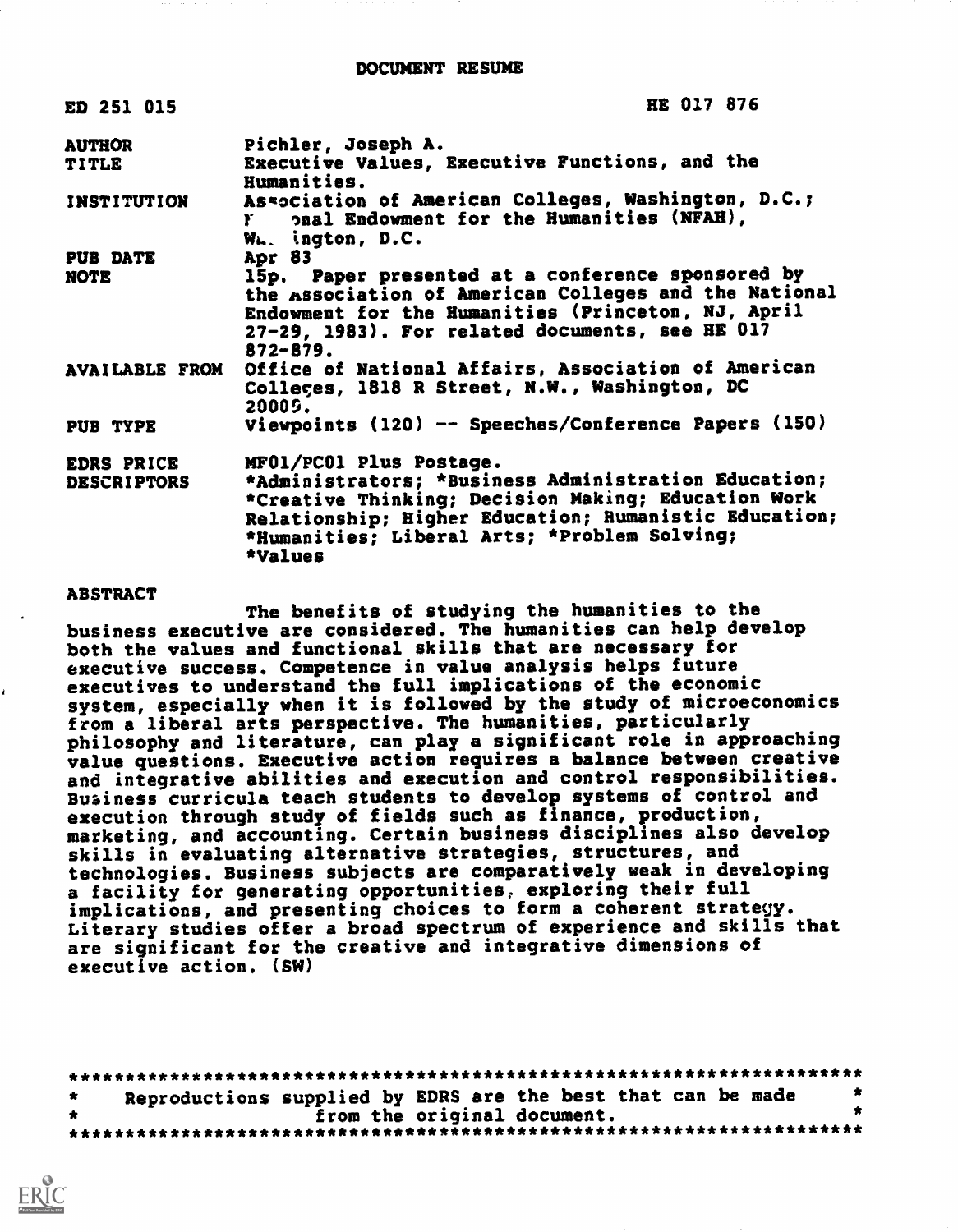# Executive Values, Executive Functions, and the Humanities

"PERMISSION TO REPRODUCE THIS MATERIAL HAS BEEN GRANTED BY

TO THE EDUCATIONAL RESOURCES INFORMATION CENTER (ERIC)"

#### josephA.Pichler President, Dillon Companies Inc.

U.S. DEPANTIMENT OF EDUCATION<br>NATIONAL INSTITUTE OF EDUCATION EDUCATIONAL RESOURCES INFORMATION CENTER IERICI

.<br>I ifulument tun tiesen reproduced as .<br>received from the person or organization.

originating it.<br>Minux Changes have been made to improve I egnodaction qualify

 $\mathbf{p}_{0}$  ms of view of opinions stated in this documents. in in do n.it iin insuitly represent official NIE. P ,s,??4,17 or 177111, V

## Summary

Every individual must address and resolve certain value issues in order to lead a humane life. Executives must deal with an additional set of questions regarding the purpose of the economic systems, the function of business activity, and the relationship between their personal moral codes and professional responsibilities. The humanities, particularly philosophy and literature, have a significant role to play in approaching these questions. Humanistic study, when followed by a liberal arts approach to microeconomics, enhances the individual's ability to gain a value persepctive upon business activity. Such a perspective enhances an executive's ability to infuse decisions with humanistic values.

The humanities may also make a significant contribution to the performance of executive functions. Business courses have a comparative advantage in teaching future executives to develop systems of evaluation, execution, and control. The humanities have an advantage in developing a predisposition for creative and integrative thinking. These qualities of mind are more likely to be instilled if the humanities are taught from a humanistic rather than a technical perspective.



<sup>\*</sup>Joseph A. Filcher is President and Chief Operating Officer of Dillon Companies, Inc. In January, 1983, Dillon Companies, Inc. became a wholly-owned subsidiary of The Kroger Co.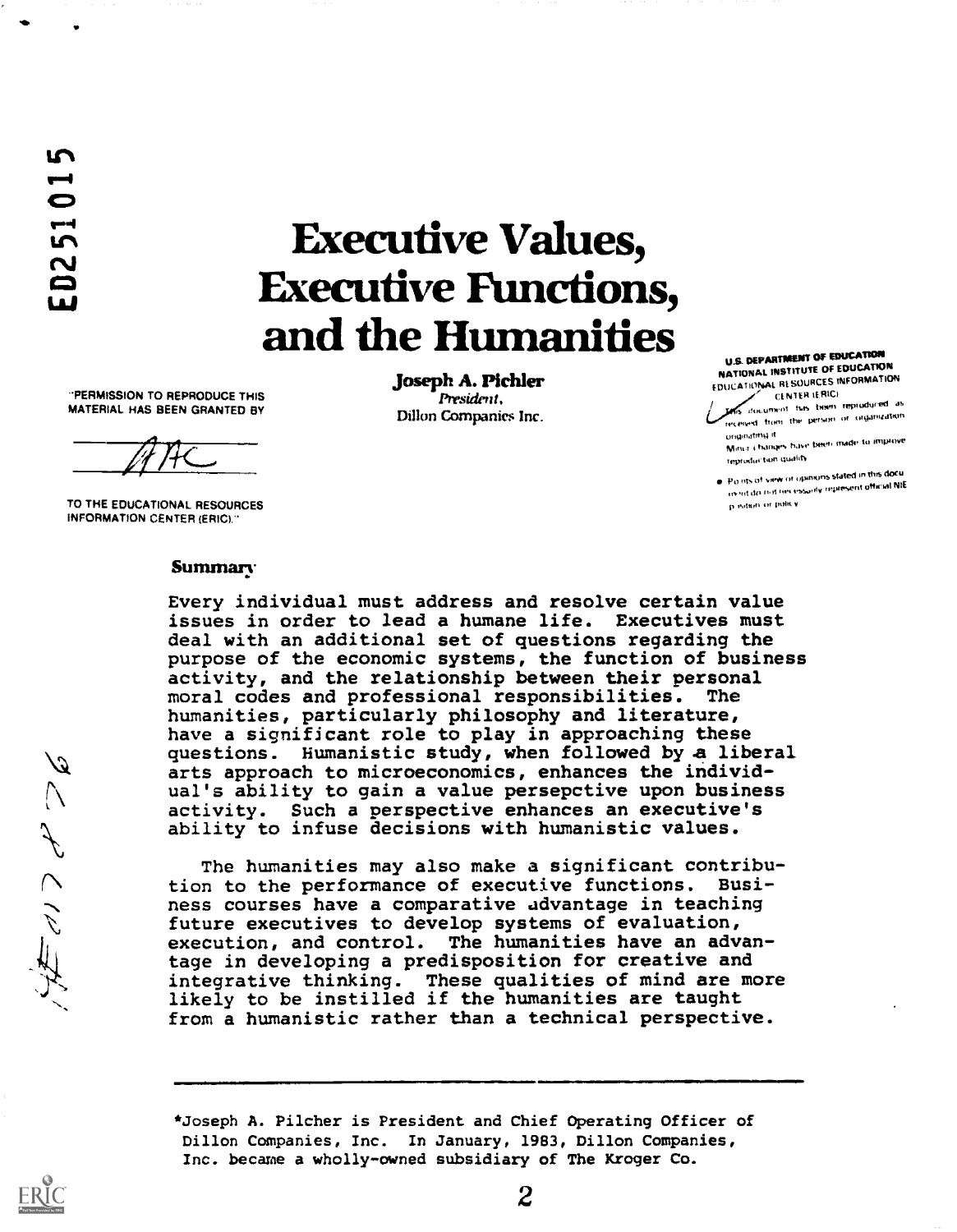## Executive Values, Executive Functions, and the Humanities

#### Introduction

The concept of "successful executive" is difficult to define in general terms. Each of us has particular interests and values that are vital to our personal definition of success. Each of us has a perspective upon economic activity and the goals that it should serve. Yet, most of us would agree that executives achieve the necessary--if not sufficient--conditions for success if they:

- 1. Develop and fulfill a personal code for humane behavior.
- 2. Fulfill our society's standards for moral behavior.
- $3:$ Generate long-run economic prcfits for shareholders.
- 4. Provide employees with the earnings and working conditions necessary for a satisfying life.

The first two conditions are value statements that apply to all of us simply because we are human. The third and fourth are particular to business. They have instrumental as well as value content: an executive who lacks the technical ability to generate profits and stable employment will have a very short business career.

This paper discusses the contribution which the humanities can make toward the development of both the values and functional skills that are necessary for executive success. It is a treacherous undertaking because there are more than two million corporations stretched across several hundred industries in America. Each has its own problems and opportunities that require particular shadings of executive talent. However, I believe that there is a level of generality--not so general as to be useless--at which the similarities among these senior positions permit certain common requirements to be identified. This is confirmed, at least in part, by the successful interindustry mobility of notable executives such as George Shultz, Armand Hammer, and Franklin Murphy.

The first section of this paper treats the relationship between the humanities and the executive values.

 $-2-$ 

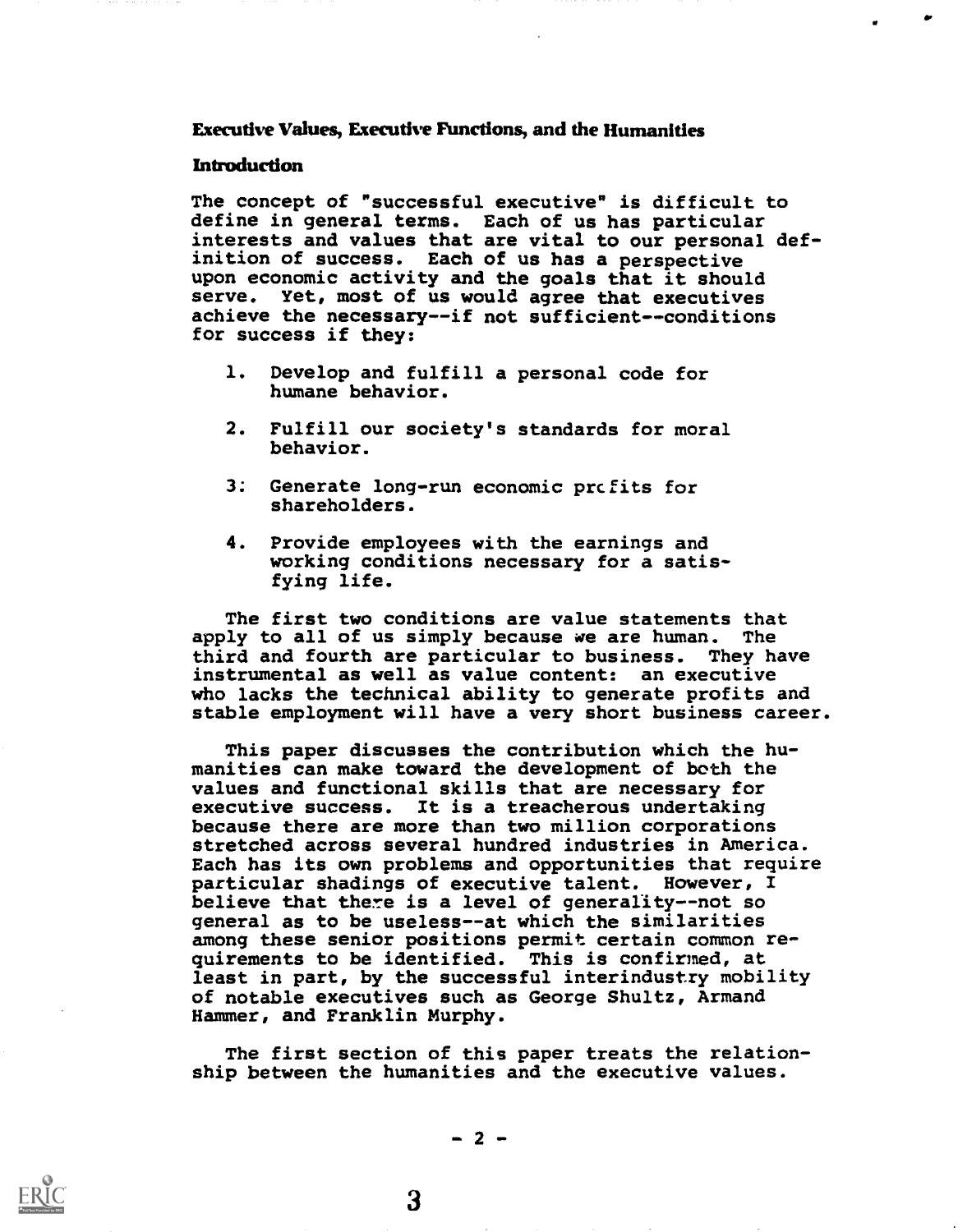The second focuses upon the potential contribution of the humanities to executive performance.

## Value Issues for Executives

Every individual must grapple with value issues in order to lead a humane life. "Why am I here? What are my responsibilities to other individuals? To the community? To the inhabitants of other communities?" The humanities have a significant role to play in awakening these questions and assisting every individual in a lifelong search for answers.

Executives must also grapple with value issues that are specific to their calling:

- 1. What are the material purposes of an economic system? Does capitalism fulfill them?
- 2. What are the moral and social requirements for economic systems? Does capitalism fulfill them?
- 3. What are the public policy requirements of capitalism? Does my firm behave in accordance with them or does it earn profits by subverting these requirements?
- An I able to practice my personal moral code in exercising professional responsibilities?

If executives fail to acquire a value perspective upon the economic system and upon their own participation within it, they risk becoming either technocrats who make decisions without regard to humane implications or alienated souls haunted by their failure to integrate professional careers with personal standards. The first group is dangerous; the second, pathetic.

The consideration of moral, social, and aesthetic values is inherent in the study of humanities. These subjects are rich sources for developing a personal code and a value perspective upon the economic system. Philosophy, expecially logic and ethics, offers the analytic framework for clear thought about such core values as liberty, justice, generosity, and.integrity. Knowledge of ethical principles sensitizes executives to consider the moral implications of their actions.

4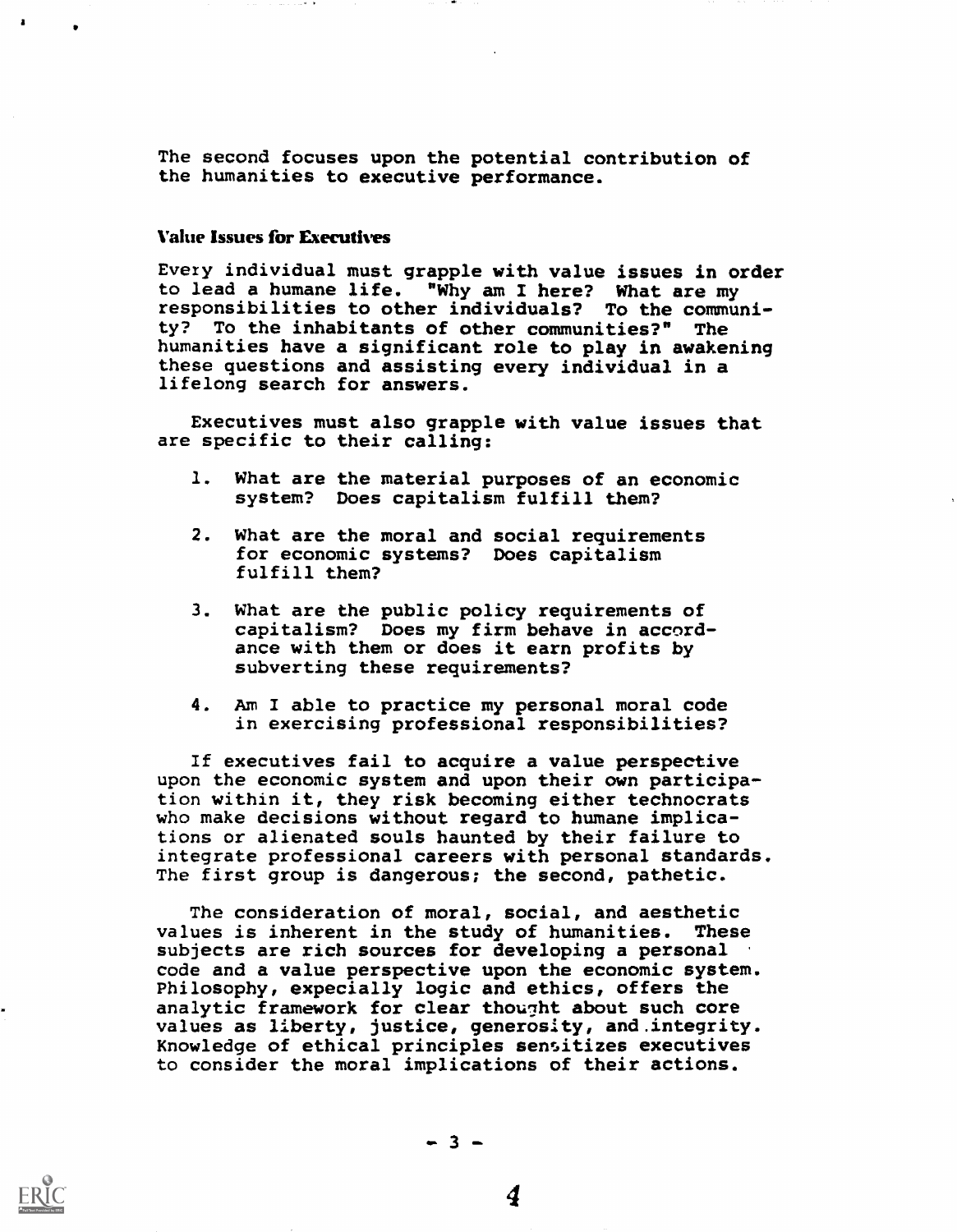Literature breathes life into these philosophical<br>constructs. Moral questions and conflicts are the ri Moral questions and conflicts are the raw<br>novels, drama, and short stories. The material of novels, drama, and short stories. reader is challenged to identify the value issues posed by characters and events, observe the effects of values upon the interplay of characters and their responses to social and natural forces, and trace the implications of values (or their absence) as the plot develops to resolution. Poetry is remarkable for its power to pose such issues with startling economy of ianguage. Who can read the last lines of Ozymandias or Pichard Cory without being jolted by the evanescence of power and the emptiness of wealth?

 $\mathbf{r}$ 

Area studies and anthropology offer opportunities to trace the cultural development of values and their impact upon societal structure. The present alternatives against which our own culture may be compared. Myth, legend, and folklore depict conflicts between good and evil with stark intensity.

Political science and jurisprudence analyze the processes by which societal values achieve expression in public policy. These fields also trace the converse effect of public policy upon the further development of social and individual value. Comparative analysis illustrates the impact of alternative values upon political structures in other nations.

The formulation of values through humanistic study may well be enhanced by the process of creative and critical writing. It would be difficult to document this observation empirically. However, anyone who corrects scores of student essays soon recognizes that the tendency of beginning writers to wander from an original theme often reflects insight and development. Writing is an "act of discovery" for the author.<sup>1</sup>

Competence in value analysis helps future executives to understand the full implications of our economic system, especially when it is followed by the study of microeconomics from a liberal arts perspective. This approach analyzes capitalism in terms of the societal functions that must be performed by any system of political economy: the allocation of resources to create national wealth and the distribution of income. It identifies individual liberty as the primary philosophcal principal of capitalism, describes public volicy conditions that define the system, analyzes the competitive dynamic that is both generated and constrained

 $\mathbf{I}$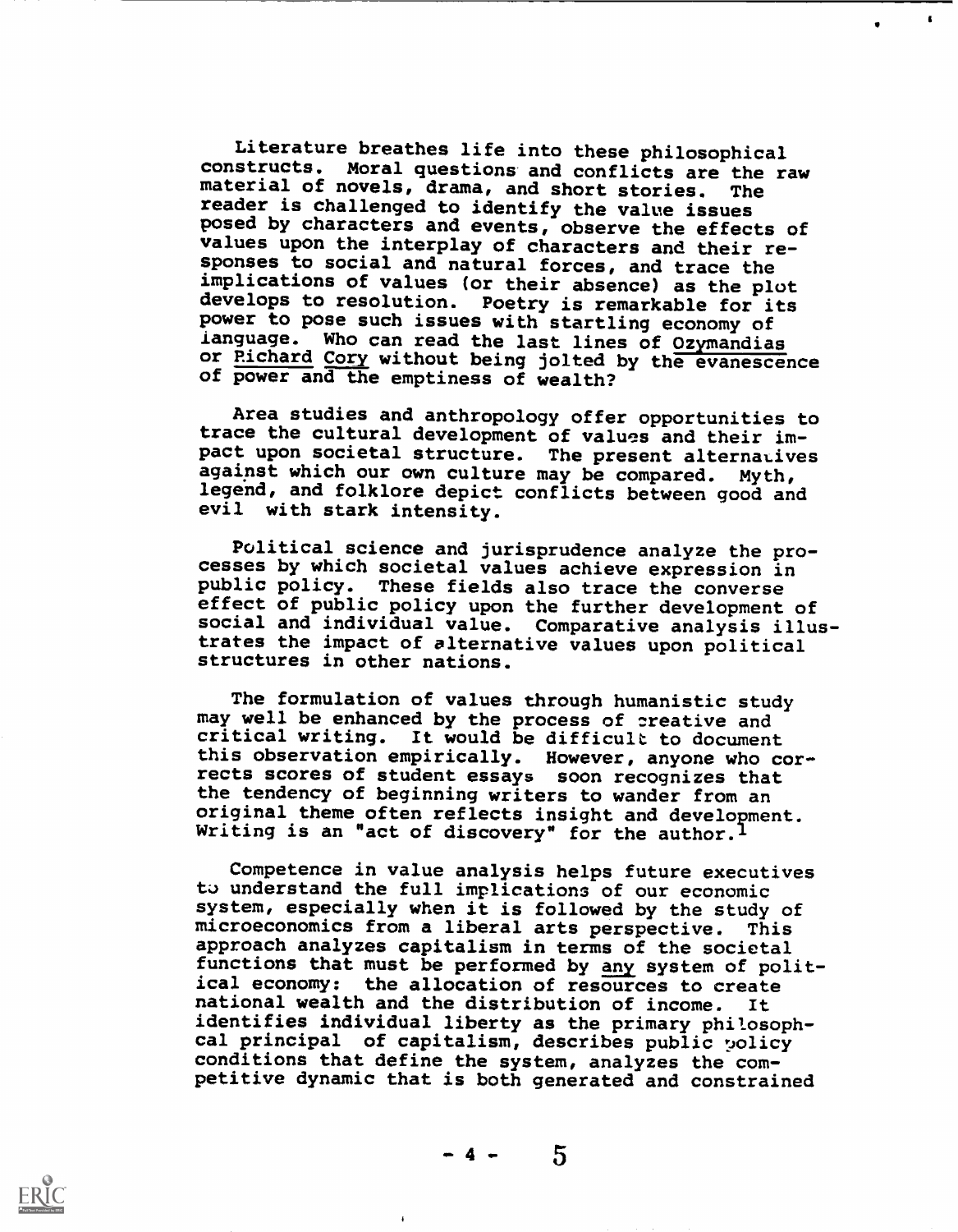by those conditions, and considers the classes of economic problems (such as natural monopolies) that cannot be adequately resolved by capitalism.

Each of these economic topics raises a host of value questions. "What is liberty? What are its limits? How does capitalism serve other values such as justice, security, and social cohesion?" Thoughtful consideration of these questions requires a fluency in value analysis as well as training and economic reasoning. The humanist is oriented to identify the full implications of economic activity and to visualize the human processes that drive supply and demand toward equilibrium. Those who have read Galsworthy's Quality or Steinbeck's Grapes of Wrath should ask different questions about capitalism's efficiency than the technocrat who is impressed solely by the elegance of Pareto optimality.

Ideally, this liberal arts introduction to microeconomics is succeeded by an analysis of comparative economic systems. Contrasts between capitalism and alternative systems illuminate the value implication of each. Prior exposure to area studies is extremely helpful in this process.

Executives who gain a value perspective on capitalism enhance their chances of achieving harmony between their personal and professional lives. They have a "sense of place" within the broader societal context and understand the underlying purpose of their activities for humankind. In decision situations that pose serious normative questions, they go beyond the "quick fix" and attempt to generate solutions that preserve both values and profits. A brief example will illustrate the point. A year ago, one of the major firms in our industry was approached by a religious group who complained that the company's convenience stores were carrying "adult" (or in today's parlance "sophisticated") magazines. church members found these publications offensive and a moral danger to children. They informed the corporation that a citywide boycott would be initiated against the firm's supermarkets, which did not carry the magazines, as well as the convenience stores. Company executives were divided on the issue. Some argued that the request should be ignored because the church had only a small membership who would probably be incapable of mounting a successful campaign. Others felt that the offending materials should be removed, despite their substantial profitability, in order to avoid negative



 $-5 -$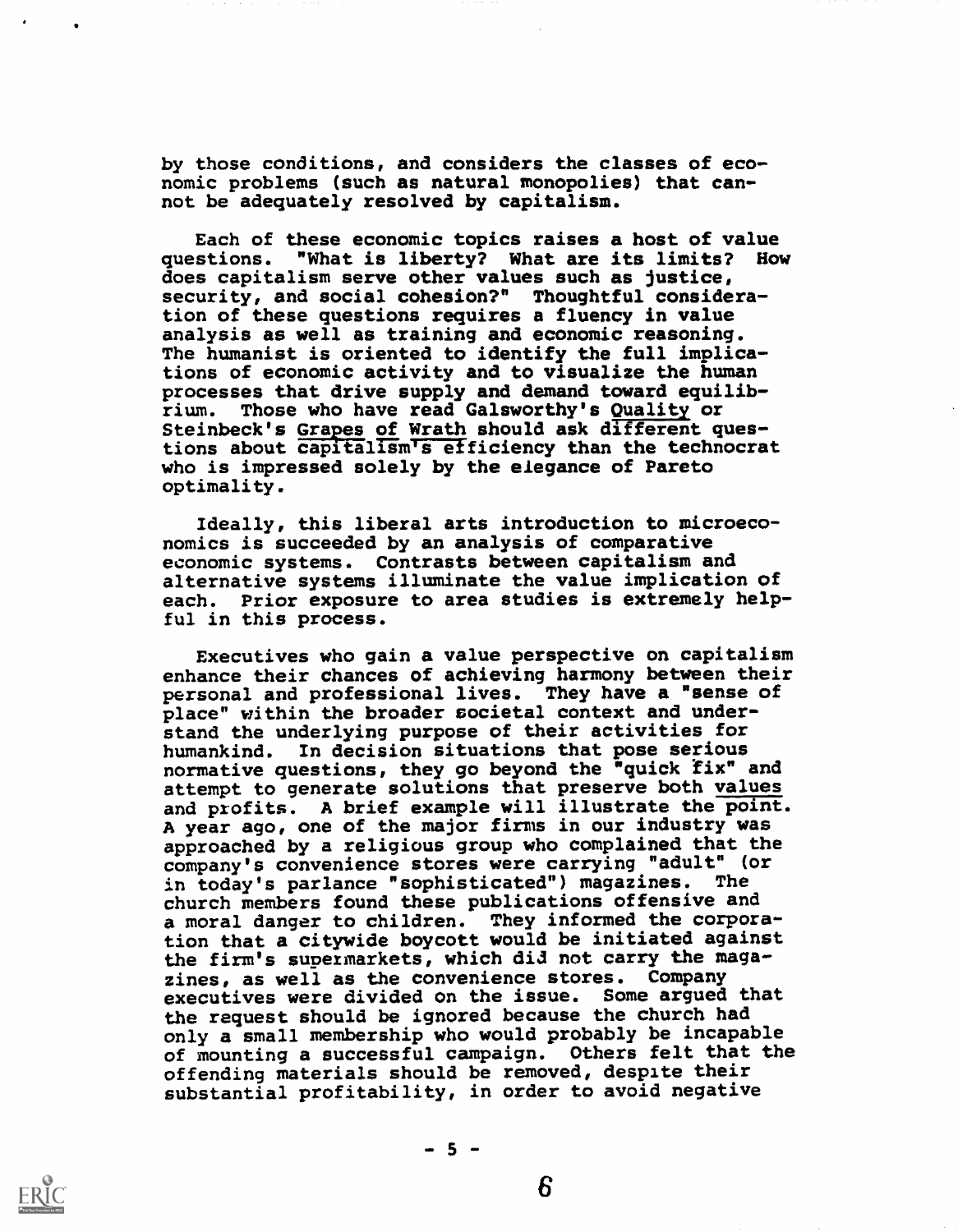publicity and remove any economic threat. A third group opposed the removal on policy grounds. They argued that other citizens' groups opposed to cigarettes, video games, beer, or soda pop might be encouraged to threaten similar action in support of their particular causes. The solution that was ultimately adopted addressed both value and economic questions. The corporation developed a policy that emphasized the liberty of all parties. The offending magazines were moved to the back row of the bookstall where they could not be easily seen by youngsters. An opaque board was placed over the cover photo of each magazine so that only the title and date could be read. Those who thought the pictures were offensive were no longer subjected to an unintended viewing. Children younger than eighteen were strictly forbidden either to view or purchase the magazines. Thus, the material was removed from the reach of minors, the freedom of consenting adults to purchase legal publications was preserved, and the book covers were hidden from the view of adults who found them offensive. This response to the underlying moral and economic issues was acceptable to all parties. Such dual solutions can be achieved more often than is generally thought when executives are able to analyze value issues effectively.

#### Executive Functions: Control, Execution, and Creativity

It is difficult to develop operational descriptions for executive positions. Those that exist usually emphasize financial and legal responsibilities. For example, the description for Chief Operating Officer might read:

Responsible for the overall profit of the firm. Identifies profit opportunities consistent with the firm's stated purposes. Participates in the development of strategic goals and budgets to realize those opportunities. Develops operating plan to achieve strategic goals; monitors execution. Allocates budget and reviews expenditures for consistency with operating plan. Selects managers and key staff; directs and coordinates their activities; evaluates performance. Establishes policy to ensure that the firm operates in compliance with legal obligations.

The words "division, department, or product line" replace "firm" for positions one echelon lower. For staff

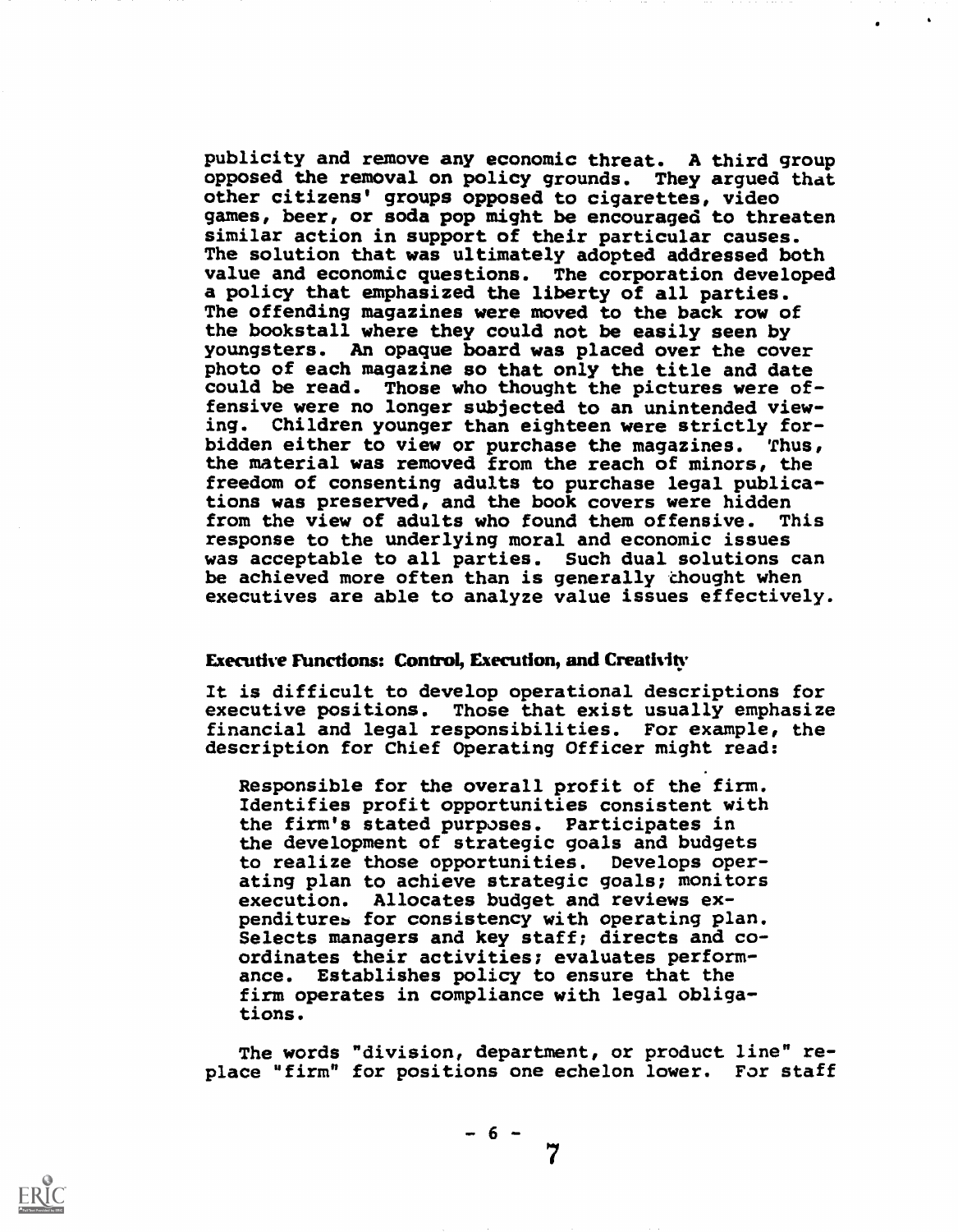jobs, the descriptions emphasize the appropriate discipline and the position's supporting role to operations and policy.

Such descriptions are generally followed by a summary of the qualifications thought desirable for successful performance: education level, previous experience, field of specialty, etc. The combination of position description and qualification summary is useful for communicating the scope of authority and responsibility to applicants, incumbents, and other members of the organization.

In my judgment, the elements of successful executive action can be stated much more succinctly:

- 1. Creates moral and legal profit opportunities.
- 2. Evaluates and chooses those opportunities which, in combination, yield the highest long-run benefit to the firm.
- 3. Executes choices, in collaboration with subordinates, and monitors results.
- 4. Performs all of the above simultaneously.

This "position description" emphasizes the creative and integrative abilities that are central to executive action, while recognizing execution and control responsibilities. The balance is essential.

Thomas Mann's Death in Venice portrays the complex tension between creativity and discipline that drives and haunts the artist. Unless the conflict is resolved, artistic genius degenerates into dilletantism or stylized rigidity. A major function of executives is to generate and continuously resolve the same tension within the firm. If creative forces overpower internal controls, the company soon founders. Programs fail as continuous shifts in direction exhaust resources and prevent effective execution. If, on the other hand, excessive controls stifle creativity, the firm becomes closed to the environment and eventually loses its market to more innovative competitors. In management parlance, the firm must maintain an entrepreneurial vitality within the context of operating efficiency.

The business curriculum has a comparative advantage in teaching students to develop systems of control and

 $-7 -$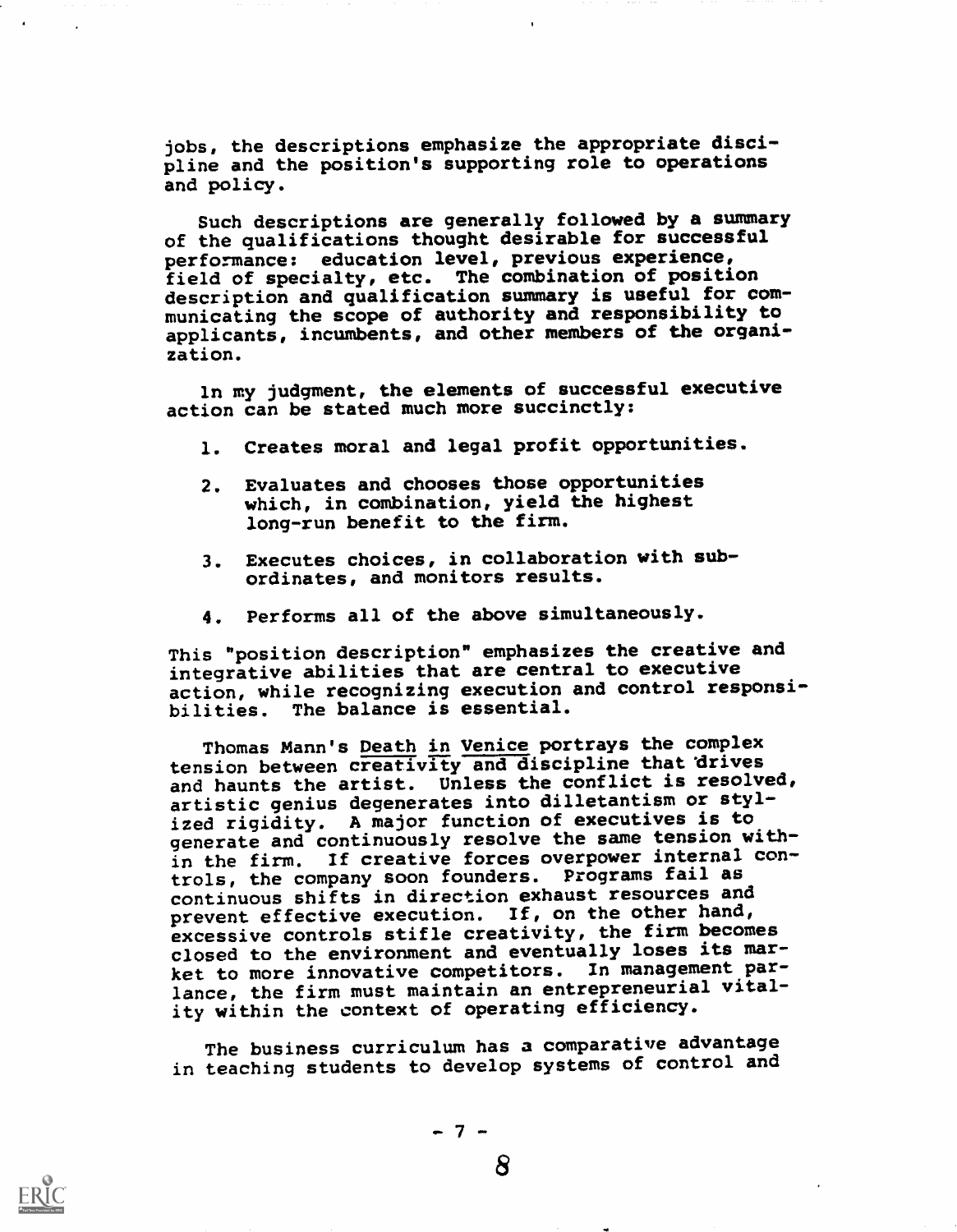execution. The functional fields of finance, produc-<br>tion, marketing, and accounting offer principles and techniques for establishing orderly channels of sup-<br>ply and distribution, arranging production processes<br>in logical sequence, recording relevant transactions<br>with routine accuracy and timeliness, and assuring<br>that assets tion. Effective controls enable executives to meet<br>their fiduciary responsibilities to the owners and<br>provide information necessary for improving operating<br>efficiency. Effective execution systems free executive time for considering new profit opportunities.

Certain business disciplines reach well beyond con-<br>trol and execution activities to the derivation of<br>powerful analytics for evaluating alternative strategies, structures, investments, and technologies. These subjects include applied price theory, operation research, capital budgeting, consumer behavior, and organization theory. All are grounded in some combination of economics, mathematics, and the behavioral sciences. Executives who have a solid background in these liberal arts fields plus exposure to the derived business dis-<br>ciplines are well equipped to identify the critical variables in a broad range of complex problems (or op-<br>portunities), cast the alternatives into one or more analytic models, and estimate the outcome of each in terms of expected value and risk.

Application of these sophisticated evaluation techniques presupposes the existence of alternatives. The<br>loss from failure to identify the most desirable option cannot be recouped by a correct analysis of lesser alternatives. Similarly, the failure to consider the full ramifications of each choice may result in a faulty decision. For example, market research might indicate For example, market research might indicate that a proposed product will achieve immediate consumer acceptance and generate revenues well beyond production costs. However, the product might be doomed to failure because of its relationships to certain factors within<br>the company's internal or external environment: perhaps it cannot be distributed through existing retail chan-<br>nels; or its raw materials are imported from a nation with an unstable government; or its brand name contains an unintended racial slur; or its technology can be easily copied by low-wage foreign producers. Regular

 $-8 -$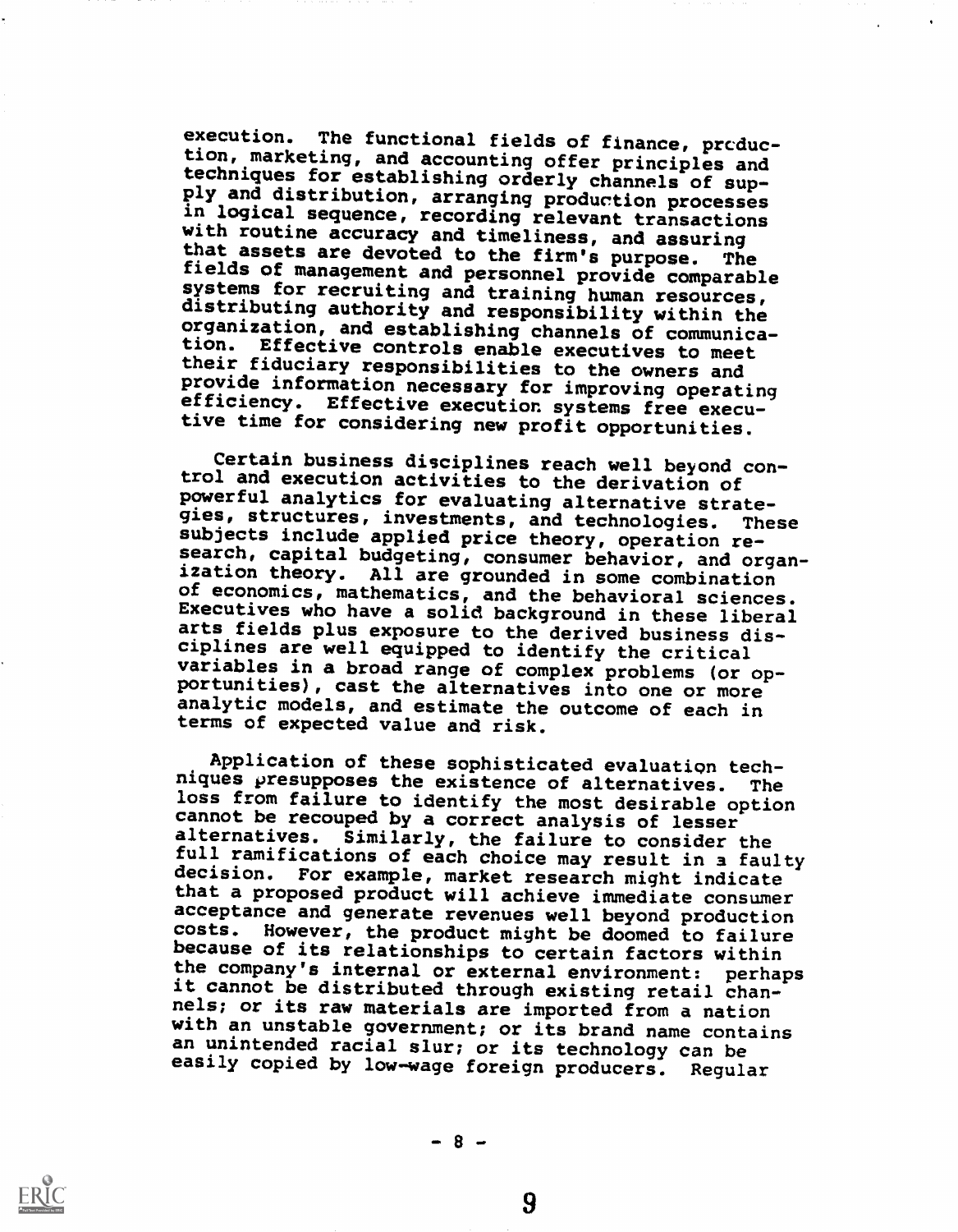readers of the Wall Street Journal may amuse themselves by listing the corporations that have committed these strategic errors within the past year.

Business subjects are comparatively weak in developing a facility for generating opportunities, exploring their full implications, and orchestrating choices to form a coherent strategy. The professional courses that probably come closest to these goals--price theory, organization theory, and consumer behavior--are rooted in liberal arts disciplines. In general, business must rely upon the arts and sciences to develop creative and integrative dispositions of mind. The humanities can make a particularly significant contribution.

A great executive once wrote:

"As the minimum function of the administrator is ordering the means (to the ends), so his highest function is discovering and clarifying and holding before his institution the vision of the end."2

The author was also a great humanist...Robert M. Hutchins. Executives have a greater ability to identify and generate opportunities if they possess an integrated vision or concept of the firm. Those who can articulate that vision to peers, subordinates, and associates may enlist those parties in the search for promising alternatives. The integrated concept provides an organizing perspective from which to scan the environment, screen the barrage or random stimuli, and identify those that are potentially valuable. The concept must be evolutionary if the organization is to maintain a sense of direction as it casts off unprofitable programs and undertakes more valuable activities. It is the "center that holds" to prevent "things from falling apart" as the enterprise develops.

Let me illustrate with an example from my own business. The supermarket industry is highly competitive: no firm accounts for 10% of national sales, entry of new firms is relatively easy, and profits average about one penny for each dollar of sales. A firm's success or failure is highly dependent upon the way in which its executives answer two questions: "What is a supermarket? What might a supermarket be?" The least profitable firms have maintained the traditional concept of the supermarket as "a place to buy groceries, meat, and produce." The most profitable have conceptualized the store as "flexible space which may be allocated and

-9-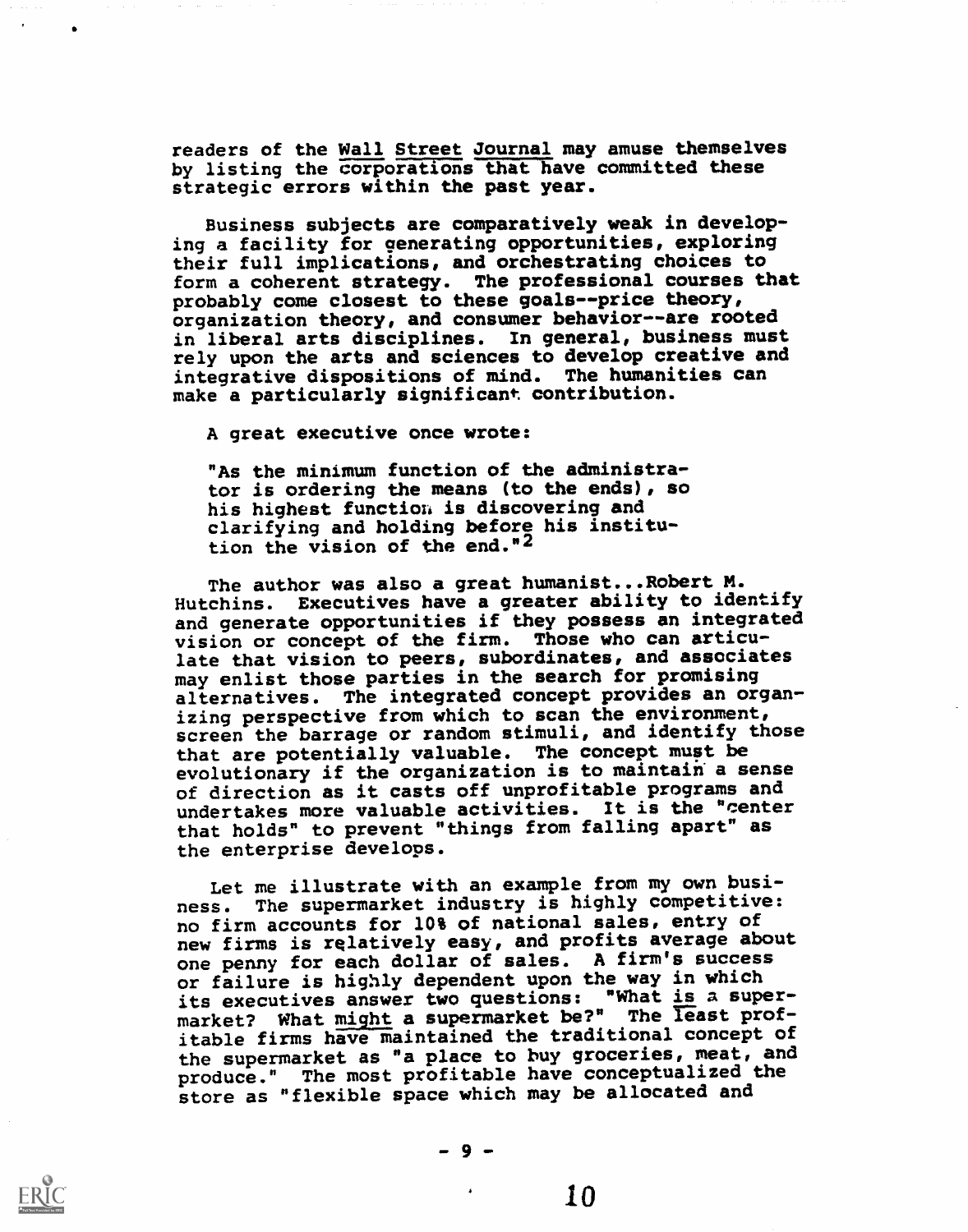reallocated among foods and non-durable products in re-<br>sponse to shifting demographic variables, employment patterns, lifestyles, regulatory requirements, utility<br>costs, etc." Executives in these firms continually search for new environmental elements that can be re-<br>lated to the purchase of household products normally<br>consumed or used within two weeks. Thus, modern urban stores are designed to serve the large population of two-earner families who prefer one-stop shopping in 70,000 square feet as compared to the industrial aver-<br>age of 23,000 square feet--to offer a wide range of<br>consumables. "Speciality shops" are arranged, like a medieval fair, around a center core of dry groceries.<br>The shopper may patronize a bakery, delicatessen, fish<br>market, pharmacy, film development service, florist,<br>periodical shop, and cosmetician under one roof. This clustering saves the time and frustration of visiting<br>multiple stores and the high sales volume permits the speciality items to be sold at favorable prices. The store offers lean cuts of meat, wholegrain breads, and health foods that range from granola through tofu because of current consumer interest in nutrition. The building has no furnace but is warmed by sophisticated equipment that captures heat from refrigeration units in order to save utility costs. With the recent deregu-<br>lation of the transportation industry, trucks that deliver merchandise to the store are rerouted to a pro-<br>duction plant and loaded with new products for "back<br>haul" delivery to the warehouse.

This extended illustration is but one example of the way in which an integrated, multi-dimensional concept of an enterprise may generate relationships with a wide range of environmental factors to produce profit opportunities. The concept provides the "hooks" on which to hang innovative merchandising and operating ideas.

If executives lack either the disposition to concep-<br>tualize or the ability to form complex relationships, they will ignore those environmental factors or be in-<br>capable of organizing them into coherent opportunities. Humanistic studies have a special capacity for instilling these qualities of mind. Philosophy develops a facility for forming clear concepts, generating and testing relationships, drawing inferences, and constructing complex logical chains. The discipline's emphasis upon secondorder effects teaches the importance of looking beyond initial conclusions to further implications.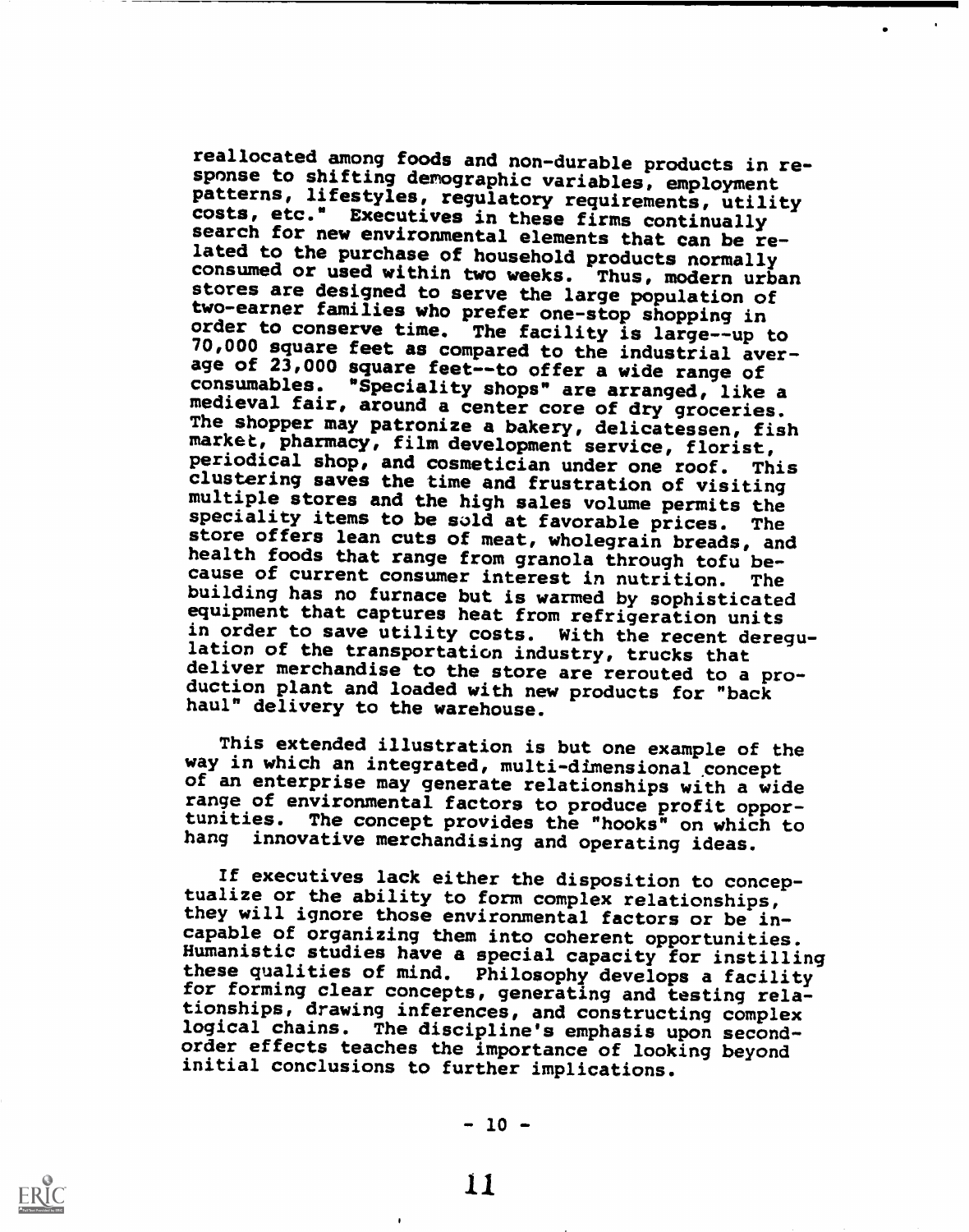Literary studies offer a broad spectrum of experience and skills that are significant for the creative and integrative dimensions of executive action. The process of forming a vision of the firm is remarkably similar to the process of identifying a plot in a complicated novel. When executives make presentations to a board of directors, financial analysts, or shareholders about the current status and future prospects of a firm, they engage in the process of "story telling." For the story to be effective, it must capture the character of the firm, identify the environmental forces that impinge upon it, and trace alternate scenarios that respond to those forces while being consistent with the organization's character.

Literature is also an important vehicle through which executives may learn to picture alternative states of the world and consider their ramifications. A vivid imagination is valuable for generating alternative courses of action and visualizing new products or processes. These flights of fancy are quite natural for those who have been regularly transported through space and time by reading. There is some empirical evidence to support the proposition that liberal arts majors are more creative than engineering or business majors.3

Executives spend a great deal of time talking and writing. They address a wide range of audiences: the general and trade press, investment bankers, union officials, employees of all ranks, etc. The topics and circumstances cover an equally broad spectrum, from labor negotiations to annual reports to policy directives. Communications must be clearly phrased in terms appropriate to each audience. Careful attention must be paid to the nuances of language and to the context within which the message will be heard. Successful communication under these circumstances requires a command of language, and ability to empathize with the listener, and a good "ear" for connotative meanings. Literary studies are an important avenue for developing these skills, especially when they are taught in a manner that requires a substantial amount of writing and oral discussion.

The economic condition, assets, and policies of most firms simultaneously reflect historical decisions and constrain future choices. Newly appointed executives quickly learn that organizations have a certain momentum or inertia that cannot be swiftly changed except under

 $\mathcal{L}^{\mathcal{A}}$ 

 $-11 -$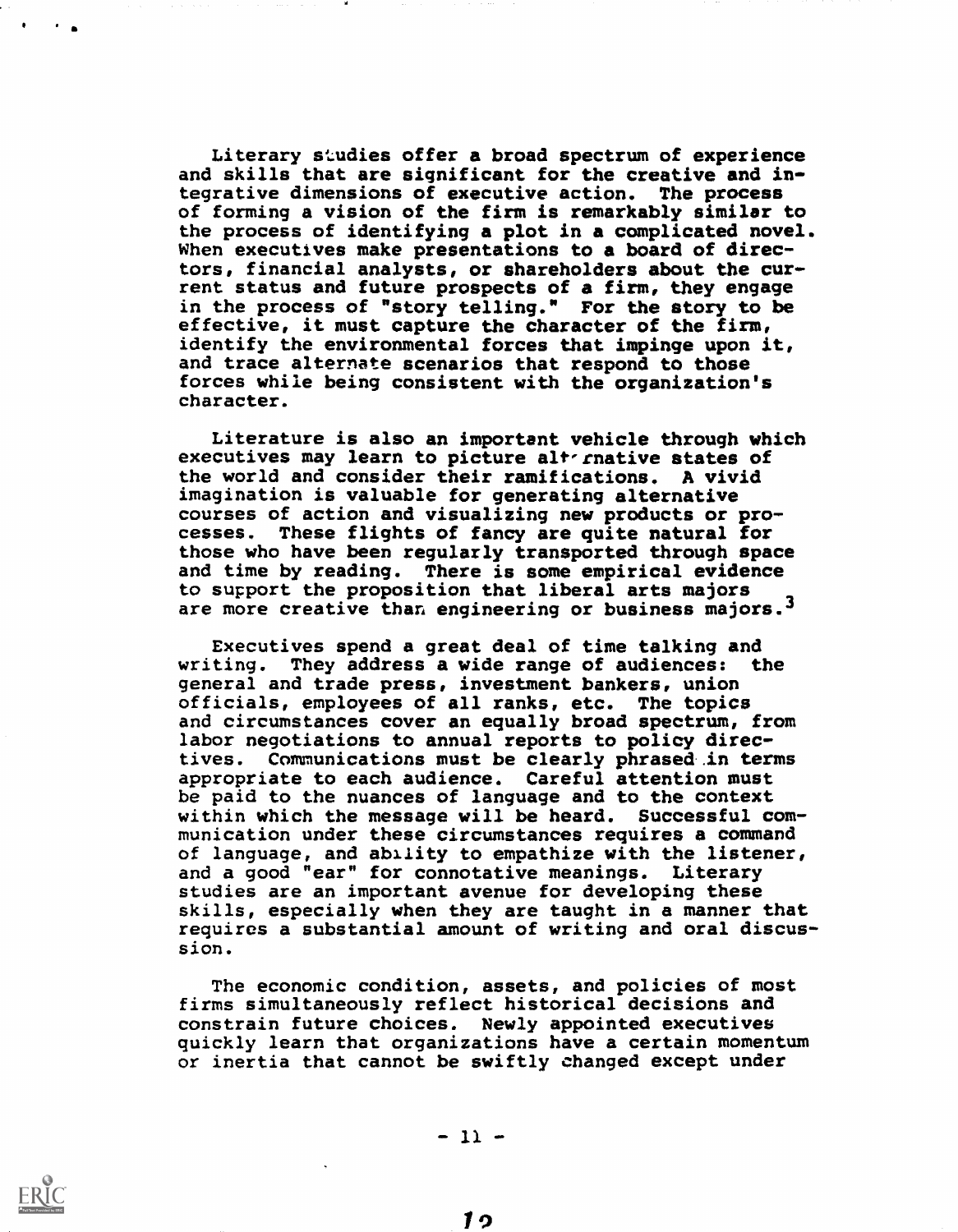crisis conditions. Those who wish to introduce change effectively study the past reasoning processes and resource conditions that produced the firm's current direction. An understanding of these historical ele-<br>ments improves the evaluation of current options and, if a new strategy appears appropriate, enables the executive to explain the basis for change. This is particularly important for enlisting the support of others who may have been involved in developing previous strategies. Executives have a dual advantage in this form of analysis and communication if they have studied history. First, they are predisposed to look<br>for the historical grounding of contemporary events. Second, they have had some practice in tracing the future implications of historical forces and have learned that future opportunities can often be predicted by carefully considering the implications of contemporary decisions.

In summary, the humanities are important fields of .dy for future executives because of their emphasis upon value analysis and because of the contribution they can make to the development of the creative-integrative faculties. The combination of these dispositions with the evaluation, execution, and control skills taught in professional courses forms an ideal balance for executive education.

A note of caution is appropriate for closing this discussion. Study of the humanities does not guarantee that an individual will develop creative and integrative qualities of mind. If the humanities are taught in a disintegrated fashion, their contribution will not be much different from technical training. The game is lost when a student's only exposure to the humanities comes in the form of history courses that are merely sequences of dates and names, literature courses that treat creative works as so many pieces of empirical data to validate an abstruse linguistic theory, and philosophy courses that immediately accelerate into the hyperspace of mathematical symbols. In short, the humanities must be taught humanistically, at least at the early stages, for the future executive to reap their full benefits,

 $13 - 12 -$ 

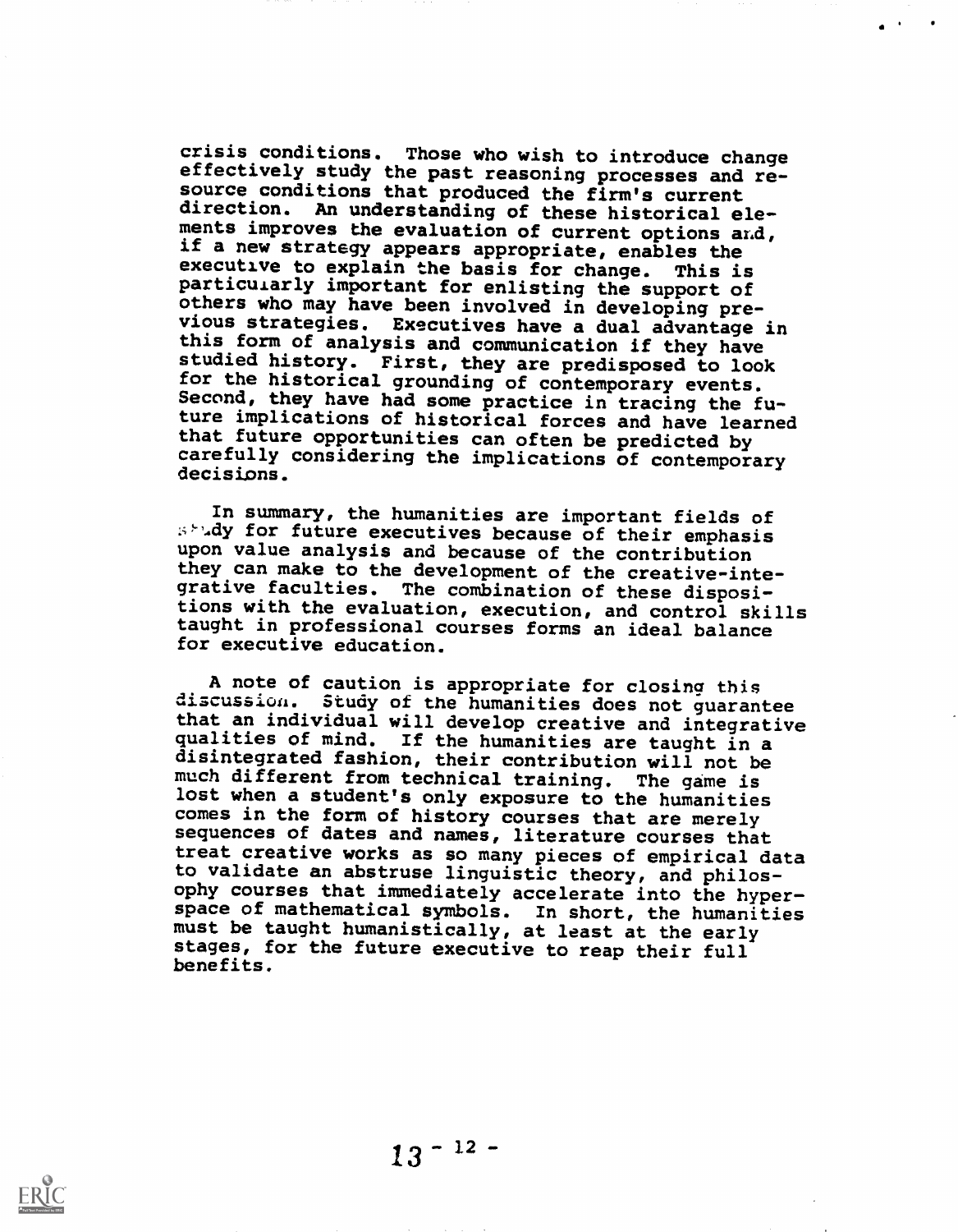#### Summary

Every individual must address and resolve certain value issues in order to lead a humane life. Executives must deal with an additional set of questions regarding the purpose of economic systems, the function of business activity, and the relationship between their personal moral codes and professional responsibilities. The humanities, particularly philosophy and literature, have a significant role to play in approaching these questions. Humanistic study, when followed by a liberal arts approach to microeconomics, enhances the individual's ability to gain a value perspective upon business activity. Such a perspective enhances an executive's ability to infuse decisions with humanistic values.

The humanities may also make a significant contribution to the performance of executive functions. Business courses have a comparative advantage in teaching future executives to develop systems of evaluation, execution, and control. The humanities have an advantage in developing a predisposition for creative and integrative thinking. These qualities of mind are more likely to be instilled if the humanities are taught from a humanistic rather than a technical perspective.